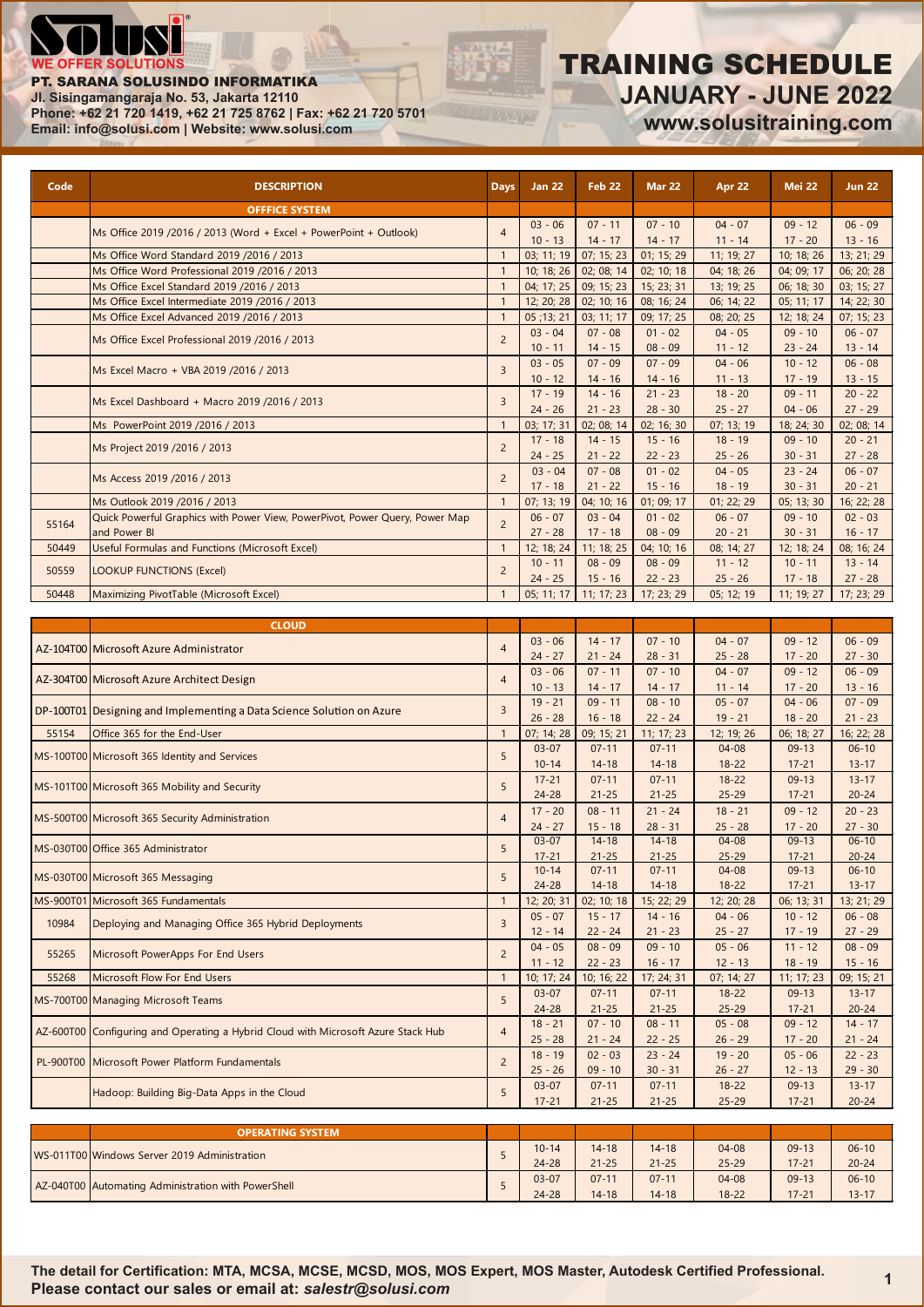

#### PT. SARANA SOLUSINDO INFORMATIKA

**Jl. Sisingamangaraja No. 53, Jakarta 12110**

**Phone: +62 21 720 1419, +62 21 725 8762 | Fax: +62 21 720 5701 Email: info@solusi.com | Website: www.solusi.com**

# TRAINING SCHEDULE **JANUARY - JUNE 2022**

**www.solusitraining.com**

|       | <b>SYSTEM CENTER</b>                                                        |                |            |            |            |            |            |            |
|-------|-----------------------------------------------------------------------------|----------------|------------|------------|------------|------------|------------|------------|
| 55156 | Small and Medium Business Essentials for System Center 2012 R2 Operations   | $\overline{c}$ | $03 - 04$  | $15 - 16$  | $01 - 02$  | $04 - 05$  | $04 - 05$  | $06 - 07$  |
|       | Manager                                                                     |                | $24 - 25$  | $22 - 23$  | $29 - 30$  | $25 - 26$  | $11 - 12$  | $27 - 28$  |
|       |                                                                             |                |            |            |            |            |            |            |
|       | <b>DATA BASE</b>                                                            |                |            |            |            |            |            |            |
| 40502 | Microsoft Cloud Workshop: Big Data & Visualization                          | $\overline{1}$ | 12; 20; 26 | 04; 10; 18 | 01; 25; 31 | 05; 21; 26 | 17; 14; 31 | 19; 16; 22 |
|       | DA-100T00 Analyzing Data with Power BI                                      | $\overline{4}$ | $04 - 07$  | $08 - 11$  | $08 - 11$  | $05 - 08$  | $09 - 12$  | $07 - 10$  |
|       |                                                                             |                | $11 - 14$  | $22 - 25$  | $15 - 18$  | $19 - 22$  | $17 - 20$  | $21 - 24$  |
|       | DP-700T00 Migrate Open Source Data Workloads to Azure                       | $\overline{1}$ | 03; 11; 19 | 07; 15; 23 | 01; 15; 29 | 11; 19; 27 | 10; 18; 26 | 13; 21; 29 |
|       |                                                                             |                |            |            |            |            |            |            |
|       | <b>PROGRAMMING</b>                                                          |                |            |            |            |            |            |            |
|       | Angular JS Web Application Development                                      | 5              | $03 - 07$  | $07 - 11$  | $07 - 11$  | $04 - 08$  | $09 - 13$  | $06 - 10$  |
|       |                                                                             |                | $24 - 28$  | $14 - 18$  | $14 - 18$  | $18 - 22$  | $17 - 21$  | $13 - 17$  |
|       | Creating Web Services Using Java Technology, Java EE 5                      | 5              | $03 - 07$  | $07 - 11$  | $07 - 11$  | $18 - 22$  | $09 - 13$  | $13 - 17$  |
|       |                                                                             |                | $10 - 14$  | $21 - 25$  | $21 - 25$  | $25 - 29$  | $17 - 21$  | $20 - 24$  |
|       |                                                                             |                |            |            |            |            |            |            |
|       | <b>APPLICATION SERVER</b>                                                   |                |            |            |            |            |            |            |
| 55103 | Creating and Sharing Interactive Dashboards with PowerPivot, Power View     | $\overline{c}$ | $03 - 04$  | $07 - 08$  | $01 - 02$  | $04 - 05$  | $09 - 10$  | $06 - 07$  |
|       | and SharePoint Server                                                       |                | $10 - 11$  | $14 - 15$  | $08 - 09$  | $11 - 12$  | $23 - 24$  | $13 - 14$  |
| 55199 |                                                                             | $\overline{3}$ | $10 - 12$  | $16 - 18$  | $22 - 24$  | $19 - 21$  | $04 - 06$  | $21 - 23$  |
|       | SharePoint 2016 End User Training                                           |                | $24 - 26$  | $23 - 25$  | $29 - 31$  | $26 - 28$  | $18 - 20$  | $28 - 30$  |
| 55200 | SharePoint 2016 Power User Training                                         | $\overline{2}$ | $11 - 12$  | $03 - 04$  | $16 - 17$  | $12 - 13$  | $05 - 06$  | $15 - 16$  |
|       |                                                                             |                | $25 - 26$  | $10 - 11$  | $30 - 31$  | $26 - 27$  | $19 - 20$  | $29 - 30$  |
| 55234 | SharePoint 2016 Site Collections and Site Owner Administration              | 5              | $17 - 21$  | $14 - 18$  | $14 - 18$  | $04 - 08$  | $09-13$    | $06 - 10$  |
|       |                                                                             |                | $24 - 28$  | $21 - 25$  | $21 - 25$  | $25 - 29$  | $17 - 21$  | $20 - 24$  |
| 55197 |                                                                             | $\overline{c}$ | $04 - 05$  | $16 - 17$  | $09 - 10$  | $05 - 06$  | $19 - 20$  | $08 - 09$  |
|       | Microsoft SharePoint Server 2016 for the Site Owner/Power User              |                | $18 - 19$  | $23 - 24$  | $23 - 24$  | $19 - 20$  | $26 - 27$  | $22 - 23$  |
|       |                                                                             | $\overline{2}$ | $04 - 05$  | $17 - 18$  | $10 - 11$  | $05 - 06$  | $12 - 13$  | $08 - 09$  |
| 55035 | Microsoft SharePoint Server 2013 for the Site                               |                | $25 - 26$  | $24 - 25$  | $17 - 18$  | $26 - 27$  | $26 - 27$  | $29 - 30$  |
| 55141 | SharePoint 2013 Search for Power Users Owner/Power User                     | $\overline{1}$ | 06; 12; 20 | 02; 09; 23 | 10; 16; 22 | 06; 13; 27 | 13; 19; 31 | 08; 16; 24 |
|       |                                                                             |                |            |            |            |            |            |            |
|       | <b>SECURITY</b>                                                             |                |            |            |            |            |            |            |
|       |                                                                             |                | $11 - 12$  | $02 - 03$  | $17 - 18$  | $06 - 07$  | $05 - 06$  | $02 - 03$  |
|       | <b>IT Security Awarness</b>                                                 | $\overline{2}$ | $18 - 19$  | $16 - 17$  | $24 - 25$  | $13 - 14$  | $26 - 27$  | $09 - 10$  |
|       |                                                                             | $\overline{2}$ | $05 - 06$  | $09 - 10$  | $10 - 11$  | $20 - 21$  | $09 - 10$  | $16 - 17$  |
|       | <b>Digital Forensic</b>                                                     |                | $19 - 20$  | $23 - 24$  | $24 - 25$  | $27 - 28$  | $23 - 24$  | $23 - 24$  |
|       |                                                                             | $\overline{3}$ | $03 - 05$  | $02 - 04$  | $08 - 10$  | $05 - 07$  | $10 - 12$  | $07 - 09$  |
|       | <b>Risk IT Framework</b>                                                    |                | $24 - 26$  | $16 - 18$  | $22 - 24$  | $19 - 21$  | $17 - 19$  | $21 - 23$  |
|       | <b>Ectical Hacker</b>                                                       | 5              | $03 - 07$  | $14 - 18$  | $14 - 18$  | $04 - 08$  | $09-13$    | $06 - 10$  |
|       |                                                                             |                | $24 - 28$  | $21 - 25$  | $21 - 25$  | $25 - 29$  | $17 - 21$  | $20 - 24$  |
|       | Hacking and Hardening Windows                                               | $\overline{3}$ | $04 - 06$  | $09 - 11$  | $15 - 17$  | $12 - 14$  | $09 - 11$  | $14 - 16$  |
|       |                                                                             |                | $18 - 20$  | $23 - 25$  | $29 - 31$  | $26 - 28$  | $04 - 06$  | $28 - 30$  |
|       | Hardening Windows Server 2008                                               | 5              | $03 - 07$  | $07 - 11$  | $07 - 11$  | $04 - 08$  | $09-13$    | $06-10$    |
|       |                                                                             |                | $10 - 14$  | $14 - 18$  | $14 - 18$  | $18 - 22$  | $17 - 21$  | $13 - 17$  |
|       | Hardening Microsoft Windows 8.1 Standard Operating Environment              | 5              | $17 - 21$  | $07 - 11$  | $07 - 11$  | $18 - 22$  | $09-13$    | $13 - 17$  |
|       |                                                                             |                | $24 - 28$  | $21 - 25$  | $21 - 25$  | $25 - 29$  | $17 - 21$  | $20 - 24$  |
|       | Web Application Hacking (Penetration Testing)                               | 5              | $03 - 07$  | $14 - 18$  | $14 - 18$  | $04 - 08$  | $09-13$    | $06 - 10$  |
|       |                                                                             |                | $17 - 21$  | $21 - 25$  | $21 - 25$  | $25 - 29$  | $17 - 21$  | $20 - 24$  |
|       |                                                                             |                |            |            |            |            |            |            |
|       | IT SOFTSKILL AND OTHERS                                                     |                |            |            |            |            |            |            |
|       |                                                                             |                | $11 - 13$  | $02 - 04$  | $15 - 17$  | $05 - 07$  | $11 - 13$  | $07 - 09$  |
|       | Primavera                                                                   | $\overline{3}$ | $25 - 27$  | $23 - 25$  | $22 - 24$  | $26 - 28$  | $18 - 20$  | $28 - 30$  |
|       |                                                                             |                | $04 - 06$  | $09 - 11$  | $08 - 10$  | $12 - 14$  | $04 - 06$  | $14 - 16$  |
|       | <b>COBIT 5</b>                                                              | $\overline{3}$ | $25 - 27$  | $16 - 18$  | $29 - 31$  | $19 - 21$  | $18 - 20$  | $21 - 23$  |
|       |                                                                             |                | $05 - 07$  | $07 - 09$  | $09 - 11$  | $06 - 08$  | $10 - 12$  | $08 - 10$  |
|       | <b>Mikrotik</b>                                                             | $\overline{3}$ | $19 - 21$  | $14 - 16$  | $16 - 18$  | $20 - 22$  | $17 - 19$  | $15 - 17$  |
|       | <b>Information Security Management System</b>                               | $\mathbf{1}$   | 05; 11; 19 | 08; 17; 23 | 15; 23; 31 | 06; 12; 18 | 09; 17; 26 | 02; 16; 30 |
|       | <b>IT IL Awareness Factsheet</b>                                            | $\mathbf{1}$   | 14; 20; 28 | 04; 14; 22 | 11; 18; 25 | 12; 20; 26 | 09; 23; 30 | 10; 16; 22 |
|       |                                                                             |                | $12 - 14$  | $14 - 16$  | $09 - 11$  | $20 - 22$  | $09 - 11$  | $08 - 10$  |
|       | IT Project Management (IT-PM)                                               | $\overline{3}$ | $26 - 28$  | $21 - 23$  | $23 - 25$  | $27 - 29$  | $04 - 06$  | $22 - 24$  |
|       | IT IL Standard with Case Study Factsheet /                                  |                |            |            |            |            |            |            |
|       | IT Infrastructure Library (IT-IL)/                                          | $\overline{3}$ | $05 - 07$  | $07 - 09$  | $16 - 18$  | $06 - 08$  | $11 - 13$  | $15 - 17$  |
|       | IT IL Intermediate Operational Support & Analysis Factsheet                 |                | $26 - 28$  | $21 - 23$  | $23 - 25$  | $27 - 29$  | $18 - 20$  | $22 - 24$  |
|       | IT IL Intermediate Service : Strategy Factsheet LowRes / Design Factsheet / |                | $03 - 06$  | $14 - 17$  | $07 - 10$  | $04 - 07$  | $09 - 12$  | $06 - 09$  |
|       | <b>Transition Factsheet</b>                                                 | $\overline{4}$ | $24 - 27$  | $21 - 24$  | $28 - 31$  | $25 - 28$  | $17 - 20$  | $27 - 30$  |
|       | IT IL Intermediate Release Control and Validation Factsheet /               |                | $10 - 14$  | $07 - 11$  | $07 - 11$  | $04 - 08$  | $09-13$    | $06 - 10$  |
|       | IT IL Intermediate Service Offerings & Agreements Factsheet                 | 5              | $24 - 28$  | $14 - 18$  | $14 - 18$  | $18 - 22$  | $17 - 21$  | $13 - 17$  |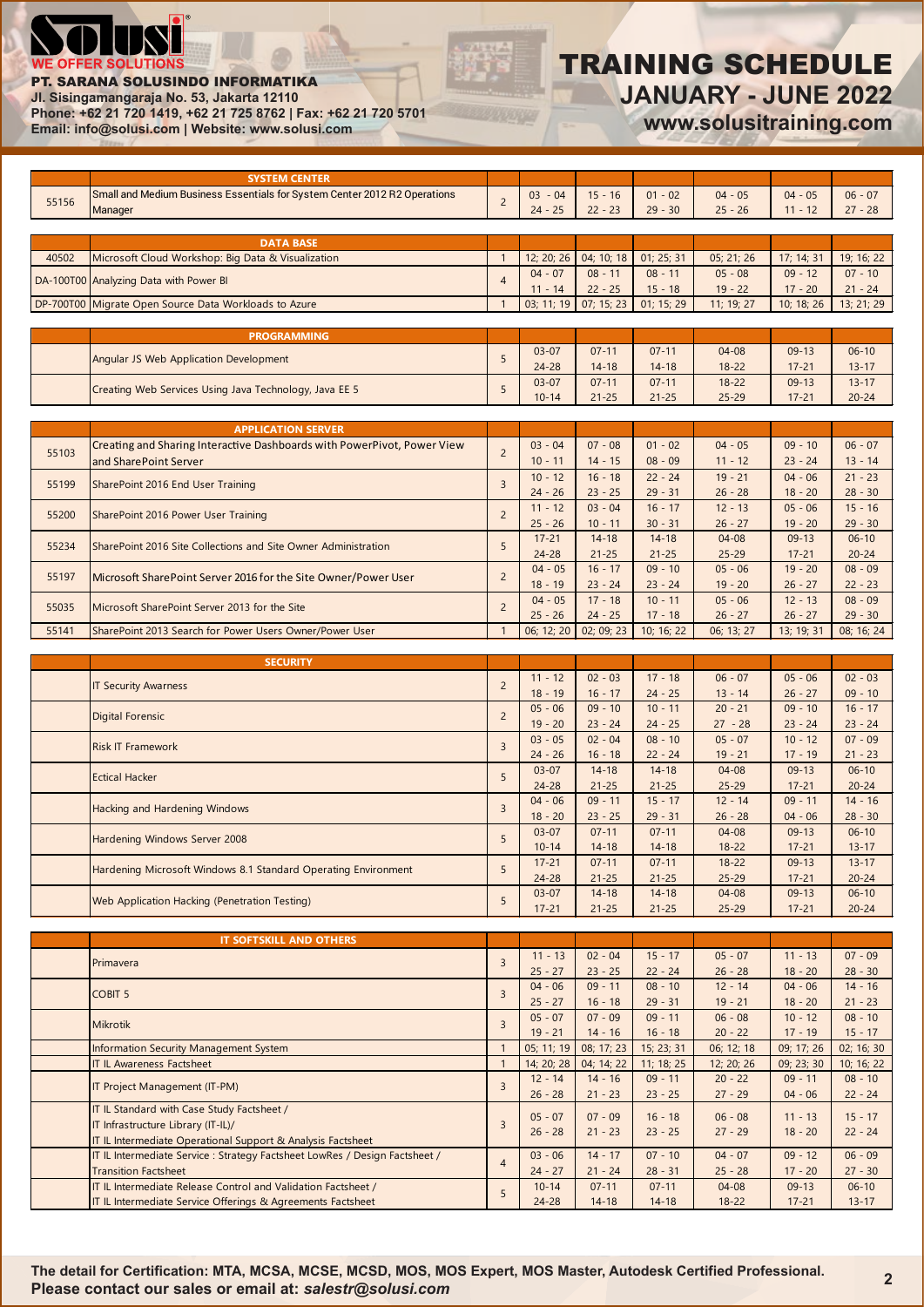

#### PT. SARANA SOLUSINDO INFORMATIKA

**Jl. Sisingamangaraja No. 53, Jakarta 12110**

**Phone: +62 21 720 1419, +62 21 725 8762 | Fax: +62 21 720 5701 Email: info@solusi.com | Website: www.solusi.com**

## TRAINING SCHEDULE **JANUARY - JUNE 2022 www.solusitraining.com**

| Managing Anti Virus with Kaspersky |                                                | $\sim$ | $06 - 07$ | $03 - 04$ | $01 - 02$ | $06 - 07$ | $09 - 10$ | $02 - 03$ |
|------------------------------------|------------------------------------------------|--------|-----------|-----------|-----------|-----------|-----------|-----------|
|                                    |                                                |        | $27 - 28$ | $17 - 18$ | $08 - 09$ | $20 - 21$ | $30 - 31$ | $16 - 17$ |
| VMWare vSphere                     |                                                |        | $10 - 12$ | $08 - 10$ | $07 - 09$ | $04 - 06$ | $04 - 06$ | $06 - 08$ |
|                                    |                                                |        | $17 - 19$ | $15 - 17$ | $14 - 16$ | $11 - 13$ | $18 - 20$ | $13 - 15$ |
|                                    | <b>Using Project Management with Primavera</b> |        | $11 - 13$ | $15 - 17$ | $21 - 23$ | $18 - 20$ | $10 - 12$ | $20 - 22$ |
|                                    |                                                |        | $18 - 20$ | $22 - 24$ | $28 - 30$ | $25 - 27$ | $17 - 19$ | $27 - 29$ |

|                    | <b>AUTODESK</b>    |                                                                                                                                               |           |           |           |           |           |           |
|--------------------|--------------------|-----------------------------------------------------------------------------------------------------------------------------------------------|-----------|-----------|-----------|-----------|-----------|-----------|
|                    | AutoCAD Basic      |                                                                                                                                               | $12 - 14$ | $08 - 10$ | $07 - 09$ | $04 - 06$ | $09 - 11$ | $06 - 08$ |
|                    |                    |                                                                                                                                               | $19 - 21$ | $22 - 24$ | $21 - 23$ | $18 - 20$ | $04 - 06$ | $20 - 22$ |
|                    | AutoCAD Advanced   |                                                                                                                                               | $03 - 05$ | $02 - 04$ | $14 - 16$ | $11 - 13$ | $11 - 13$ | $13 - 15$ |
|                    |                    |                                                                                                                                               | $10 - 12$ | $09 - 11$ | $28 - 30$ | $25 - 27$ | $18 - 20$ | $27 - 29$ |
| AutoCAD Mechanical |                    |                                                                                                                                               | $17 - 19$ | $16 - 18$ | $14 - 16$ | $04 - 06$ | $04 - 06$ | $06 - 08$ |
|                    |                    |                                                                                                                                               | $24 - 26$ | $23 - 25$ | $21 - 23$ | $25 - 27$ | $18 - 20$ | $27 - 29$ |
|                    | AutoCAD Electrical |                                                                                                                                               | $04 - 06$ | $02 - 04$ | $07 - 09$ | $11 - 13$ | $10 - 12$ | $13 - 15$ |
|                    |                    |                                                                                                                                               | $11 - 13$ | $16 - 18$ | $28 - 30$ | $18 - 20$ | $17 - 19$ | $20 - 22$ |
|                    | Autodesk Revit     |                                                                                                                                               | $19 - 21$ | $09 - 11$ | $08 - 10$ | $05 - 07$ | $04 - 06$ | $07 - 09$ |
|                    |                    |                                                                                                                                               | $26 - 28$ | $16 - 18$ | $22 - 24$ | $19 - 21$ | $18 - 20$ | $21 - 23$ |
|                    | Autodesk Inventor  | $\overline{3}$<br>$\overline{3}$<br>$05 - 07$<br>$02 - 04$<br>$22 - 24$<br>$19 - 21$<br>3<br>$23 - 25$<br>$12 - 14$<br>$29 - 31$<br>$26 - 28$ | $11 - 13$ | $21 - 23$ |           |           |           |           |
|                    |                    |                                                                                                                                               |           |           |           |           | $18 - 20$ | $28 - 30$ |

|                       | <b>TRAINING ON-DEMAND</b>                                        |                                                    |  |  |  |  |  |  |
|-----------------------|------------------------------------------------------------------|----------------------------------------------------|--|--|--|--|--|--|
|                       | AUTODESK PLATFORM DESIGN, MEDIA AND ENTERTAINMENT                | <b>AUTODESK MECHANICAL AND MOLD DESIGN</b>         |  |  |  |  |  |  |
|                       | AutoCAD Raster Design                                            | Autodesk Inventor Advanced Tubing Piping           |  |  |  |  |  |  |
|                       | AutoCAD Upgrade                                                  | Autodesk Inventor Advanced Analysis and Simulation |  |  |  |  |  |  |
| <b>AutoLISP Basic</b> |                                                                  | Autodesk Inventor Advanced Sheet Metal             |  |  |  |  |  |  |
|                       | <b>AutoLISP Advanced</b>                                         | Autodesk Inventor Advanced Large Assembly Design   |  |  |  |  |  |  |
|                       | Advanced Comunication Data Using Design Review                   | Autodesk Inventor Plastic Part And Mold Design     |  |  |  |  |  |  |
|                       | 3ds Max Essential                                                | Autodesk Inventor Upgrade                          |  |  |  |  |  |  |
|                       | 3ds Max Advanced Materials - Mental Ray                          |                                                    |  |  |  |  |  |  |
|                       | 3ds Max Advanced Lighting - Mental Ray                           |                                                    |  |  |  |  |  |  |
|                       |                                                                  | <b>NON AUTODESK</b>                                |  |  |  |  |  |  |
|                       | Introducing System Center                                        | Customizing & Configuration in MS Dynamics CRM     |  |  |  |  |  |  |
|                       | Introducing MS SQL                                               | Customer Service in MS Dynamics CRM                |  |  |  |  |  |  |
|                       | Introducing Microsoft Power BI                                   | Sales Management in MS Dynamics CRM                |  |  |  |  |  |  |
|                       | <b>Introducing Windows Server</b>                                | Introduction to Scrum                              |  |  |  |  |  |  |
|                       | Adobe Photoshop                                                  | <b>Ethical Hacker</b>                              |  |  |  |  |  |  |
|                       | <b>Adobe Illustrator</b>                                         | Secure Programmer                                  |  |  |  |  |  |  |
| <b>Corel Draw</b>     |                                                                  | CompTIA Security +                                 |  |  |  |  |  |  |
|                       | Microsoft Dynamic NAV                                            | <b>User Security Awarness</b>                      |  |  |  |  |  |  |
|                       | Installation and Deployment in MS Dynamics CRM                   | Cisco                                              |  |  |  |  |  |  |
| <b>MS One Note</b>    |                                                                  | <b>Android Mobile Development</b>                  |  |  |  |  |  |  |
|                       | Administration Integration Office (for Administration/Secretary) | IOS Mobile Development                             |  |  |  |  |  |  |
|                       | <b>BuildingWeb Application With PHP</b>                          |                                                    |  |  |  |  |  |  |
|                       | Building Mobile Application with PhoneGap and jQuery Mobile      |                                                    |  |  |  |  |  |  |
|                       | MB-210T01 - Microsoft Dynamics 365 Sales                         |                                                    |  |  |  |  |  |  |